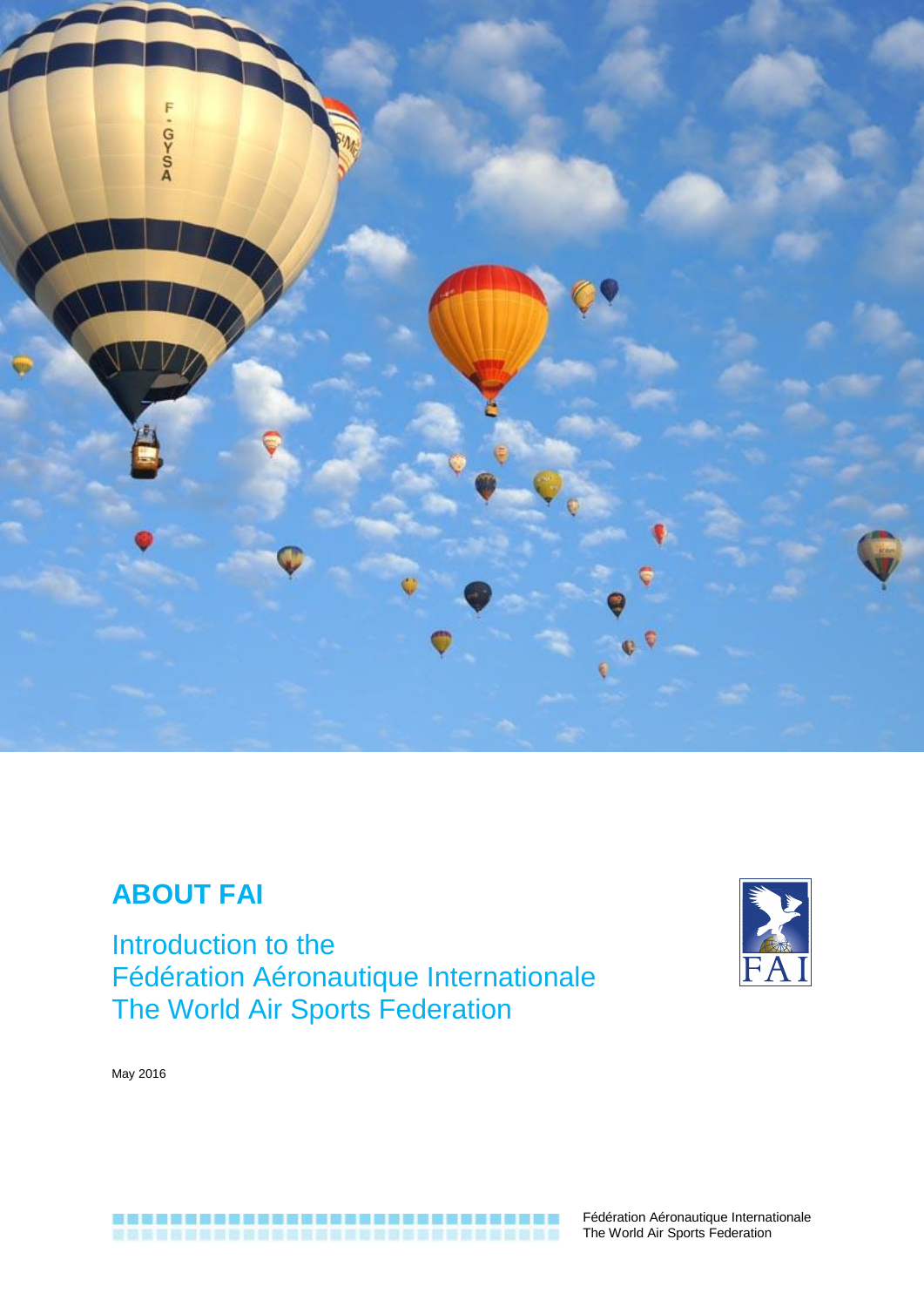#### **INTRODUCTION**

**The Fédération Aéronautique Internationale, FAI - The World Air Sports Federation, was founded in 1905. It is a non-governmental and non-profit making international organisation with the basic aim of furthering aeronautical and astronautical activities worldwide, ratifying world and continental records and coordinating the organisation of international competitions. After more than a century of steady growth, FAI is now an organisation of some 100 member countries, forming a strong network linking all those who participate in air sports worldwide.**

2015 FAI Annual Report:

- [www.fai.org/download/2015\\_FAI\\_Annual\\_Report\(](http://www.fai.org/download/2015_FAI_Annual_Report)Flipbook)
- [www.fai.org/downloads/fai/2015\\_FAI\\_Annual\\_Report\(](http://www.fai.org/downloads/fai/2015_FAI_Annual_Report)PDF)

## **CONTENT**

| 1 THE ORIGINS                            | 2 |
|------------------------------------------|---|
| 2 ORGANISATION                           | 3 |
| 3 FAI WORLD AIR GAMES                    | 4 |
| 4 CHAMPIONSHIPS                          | 4 |
| 5 WORLD AND CONTINENTAL RECORDS          | 5 |
| 6 EDUCATION                              | 5 |
| 7 AWARDS                                 | 5 |
| 8 INTERNATIONAL COMMISSIONS & AIR SPORTS | 5 |
| 9 FAI EXPERT SYSTEM                      | 6 |
| <b>10 SPONSORSHIP</b>                    | 6 |
| <b>11 PARTNERSHIP</b>                    | 7 |
| <b>12 FAI IN THE WORLD COMMUNITY</b>     | 7 |
| <b>13 FAI AND THE FUTURE</b>             | 7 |
| <b>14 TO LEAR MORE ABOUT</b>             |   |

## <span id="page-1-0"></span>**1 THE ORIGINS**

At the start of the 20th Century, the pioneering flights of pilots such as Clement Ader, the Wright Brothers and Santos-Dumont, the proliferation of aeronautical competitions, and increasingly rapid technological advances marked the real birth of the modern aviation era.

A small group of visionary men recognized the need for an international federation to coordinate and give direction to the rapidly growing aeronautical activity.

On 10 June 1905, Count Henry de la Vaulx, Vice-President of the Aero-Club de France, Major Moedebeck of the German Airship League and Fernand Jacobs, President of the Aero-Club of Belgium, gave a presentation to the Olympic Congress of Brussels on their proposal for a « Fédération Aéronautique Internationale ». The Delegates received the idea warmly, and to demonstrate its support, the Olympic Congress adopted the following resolution: *"This Congress, recognizing the special importance of aeronautics, expresses the desire that in each country, there be created an Association for regulating the sport of flying and thereafter there be formed a Universal Air*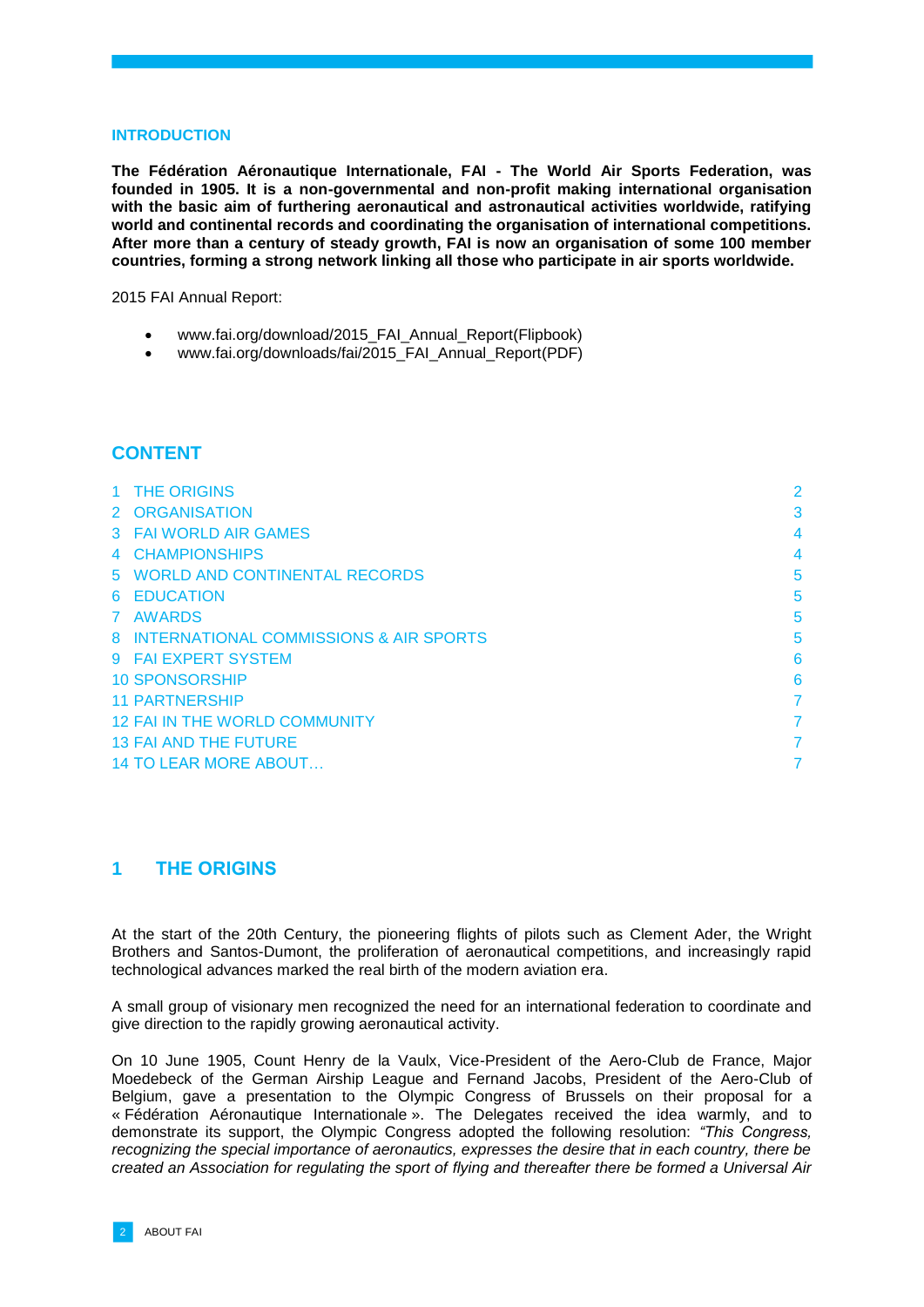*Sports Federation to regulate the various aviation meetings and advance the science and sport of Aeronautics".*

On 12 October 1905, an international aeronautical conference was convened in Paris. After two days of debate, the representatives of Belgium, France, Germany, Great Britain, Italy, Spain, Switzerland and the United States adopted the entire package of proposed Statutes. The Fédération Aéronautique Internationale was founded on 14 October 1905. From its inception, the FAI defined its principal aims as being to *"methodically catalogue the best performances achieved, so that they be known to everybody; to identify their distinguishing features so as to permit comparisons to be made; and to verify evidence and thus ensure that record-holders have undisputed claims to their titles."*

A century later, in spite of the emergence of new technologies and of several air sport disciplines, the objectives of the FAI as expressed in its Statutes have essentially remained the same. Today, FAI's Statutes describe its aims and objectives as follows:

- To make evident the essentially international spirit of aeronautics as a powerful instrument for bringing all people closer in mutual understanding and friendship regardless of political, racial or religious considerations, thereby helping to create international good will and thus build a better and more peaceful world.
- To promote physical and moral qualities, technical knowledge and skill as basic to astronautical activities and air sports.
- To bring together the air sports men and women of the world in international competition.
- To educate young people through sport in the spirit of mutual understanding and friendship.
- To co-ordinate its Members' separate efforts to further aeronautics and astronautics throughout the world.
- To ensure adequate access to airspace for all who wish to fly.
- To provide a forum for the exchange of information and discussion of mutual problems with other elements of civil aeronautics.

## <span id="page-2-0"></span>**2 ORGANISATION**

To fulfil its objectives and meet the evolving needs of each air sport and area of activity, the FAI has constantly adjusted its organisational structure. Today, the FAI comprises the following elements:

- The General Conference, the supreme policy-making body, defines the aims of FAI, determines its Statutes and By-Laws, and elects the President and the Executive Board. The General Conference convenes once a year.
- The Executive Board is the principal executive body of FAI, responsible for implementing the policies and decisions made by the General Conference.
- The Air Sport Commissions control the activities of the different disciplines governed by FAI: Aerobatics, Aeromodelling, Amateur-built and Experimental Aircraft, Ballooning, General Aviation, Gliding, Hang Gliding and Paragliding, Microlight and Paramotor, Parachuting, Rotorcraft and Astronautical Records (see paragraph 7a below).
- The Technical Commissions control non-sporting activities such as Aviation Medicine and Environmental issues (see paragraph 8b below).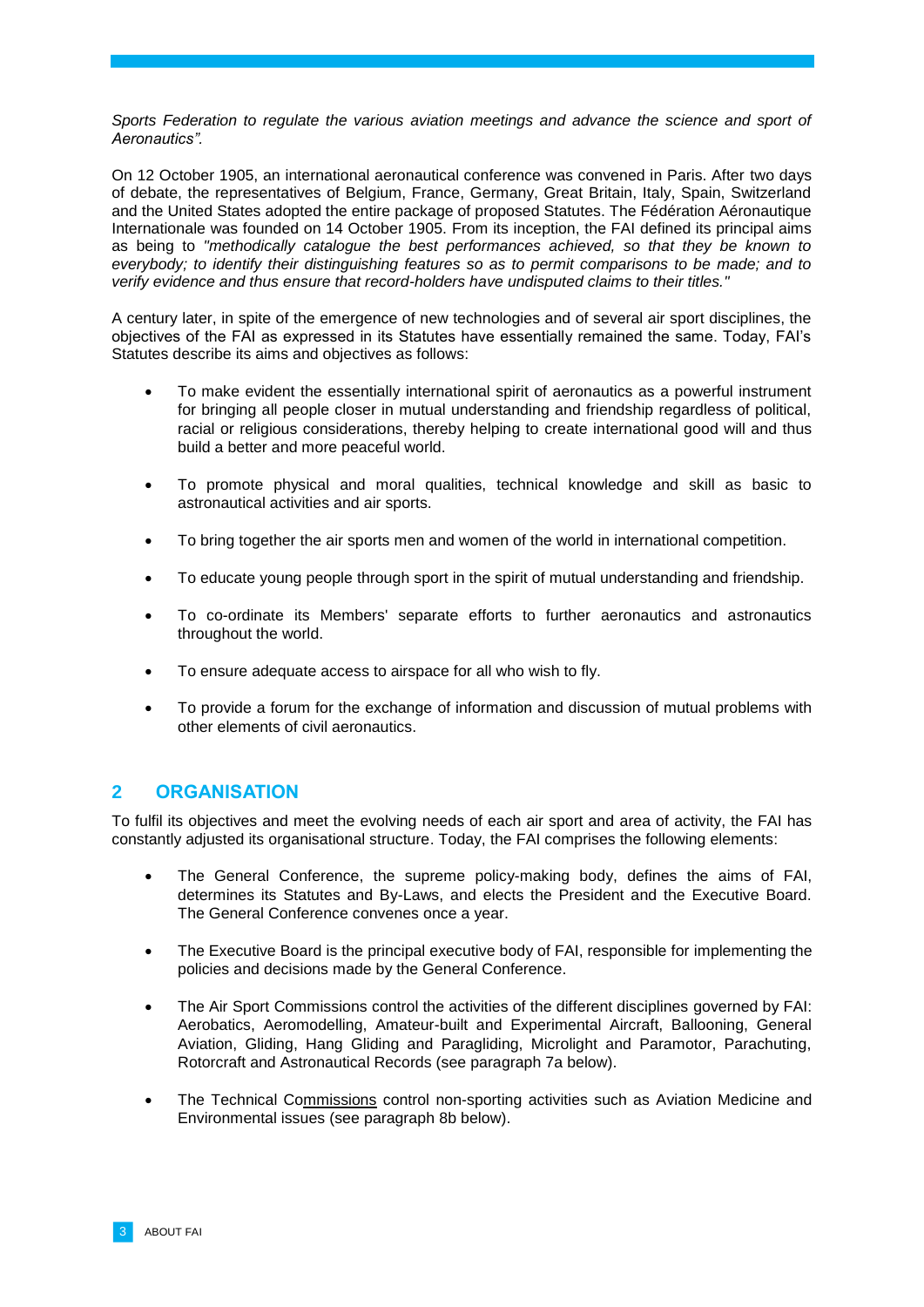The member nations of FAI are represented by their "National Air Sport Controls" (NACs). At the General Conference, voting powers are held by FAI Active Members and by the Air Sport Commissions.

In addition to the statutory elements listed above, an FAI Expert system, which includes 6 Expert Groups, has been established. The FAI Expert Groups are persons with expertise in specific areas who are called upon when there is a need for technical expertise. They are appointed by the FAI Executive Board and are on stand-by and assignments are only carried out "on demand" (see paragraph 9 below).

The FAI Regional Vice Presidents are appointed by the FAI Executive Board to increase the management resources of FAI and provide the Executive Board with a tool for effective regional presence and a mechanism to promote air sports in a particular region.

The FAI Vice Presidents of FAI consist of the Vice Presidents representing Active Members and the Presidents of the Air Sport Commissions.

The FAI Head Office is managed by the Secretary General, who is responsible for the day-to-day operations of the federation. In 1998, after 93 years in Paris, the FAI moved its headquarters and Secretariat to Lausanne, the Olympic Capital.

## <span id="page-3-0"></span>**3 FAI WORLD AIR GAMES**

The FAI World Air Games [\(www.worldairgames.aero\)](http://www.worldairgames.aero/), conducted under the rules of the Fédération Aéronautique Internationale (FAI), is the premier international multi-discipline air sports event fielding the world's top Air Sports athletes.

The FAI World Air Games 2015 was awarded to the United Arab Emirates and was held in Dubai. This multi-discipline event was organised by the Emirates Aerosports Federation under the patronage of the Crown Prince of Dubai, His Highness Sheikh Hamdan bin Mohammed bin Rashid Al Maktoum and took place from 1 to 12 December 2015.

The FAI's primary goals for this event are to determine "FAI World Air Games Champions"; to showcase air sports to the general public and promote public participation in air sports by attracting new participants to air sports disciplines; to promote FAI events to other sports organisations and create an attractive platform for TV, media and other external stakeholders.

The previous editions of the Games took place in Turkey (1997), Spain (2001) and Italy (2009).

#### <span id="page-3-1"></span>**4 CHAMPIONSHIPS**

The awarding and supervision of international competitions is one of the main tasks of FAI. The rules – the Sporting Codes – drawn up by the Air Sport Commissions are used by national members to organise numerous competitions each year. World championships for each sport and discipline are generally held every two years, alternately with continental championships.

Every year, over 30 world or continental championships are listed on the FAI Sporting Calendar [\(www.fai.org/events/events-calendar-and-results\)](http://www.fai.org/events/events-calendar-and-results), and many other sporting events such as Grand Prix, Cups and miscellaneous international competitions are organised in accordance with FAI Sporting Codes.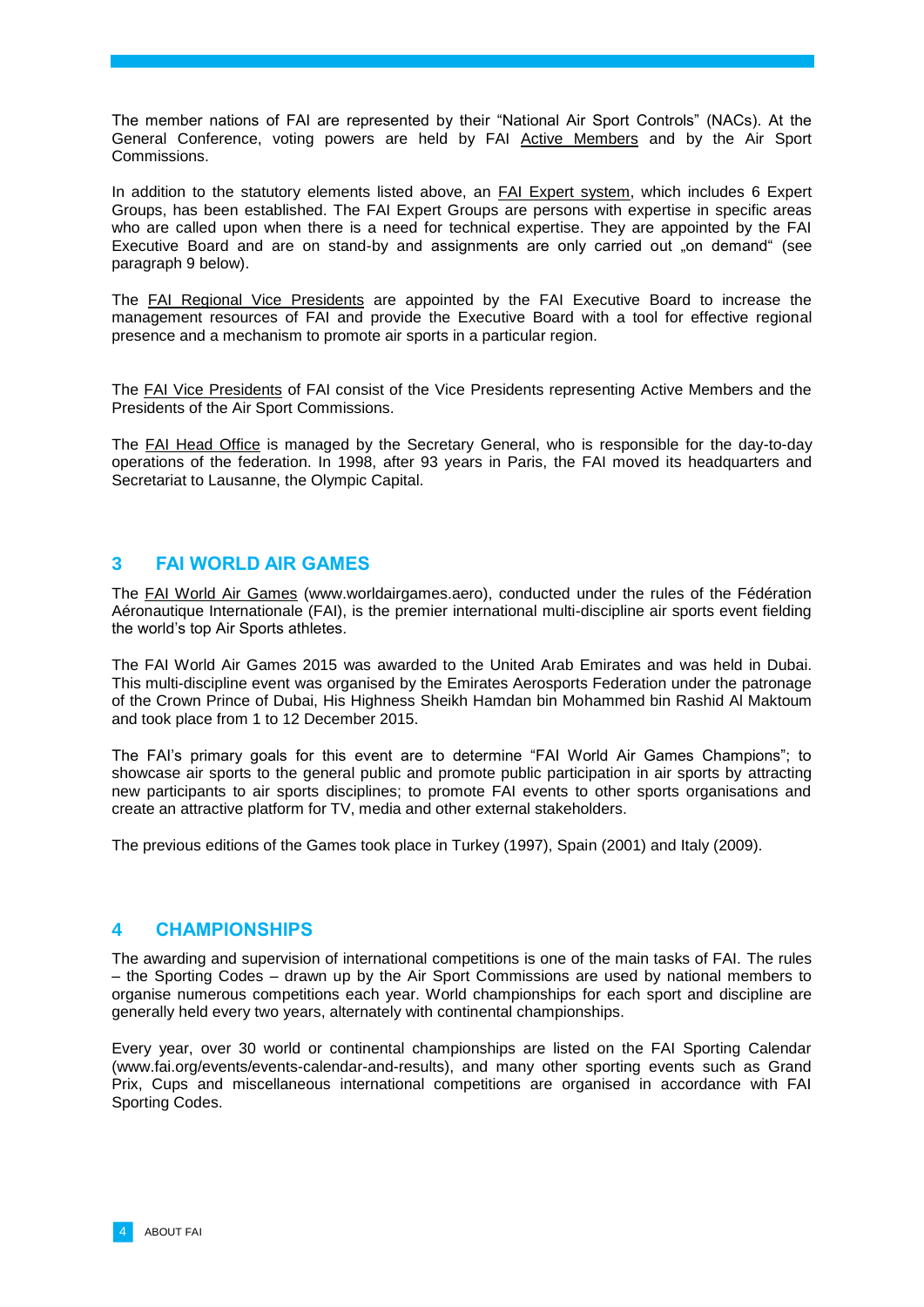## <span id="page-4-0"></span>**5 WORLD AND CONTINENTAL RECORDS**

Since the beginning of aviation, pilots have always tried to surpass themselves, to fly further, faster and higher. A pilot often needed great determination and courage just to take-off, let alone to put his aircraft through its full paces and try to push back the frontiers of the possible. Even today, adventurers such as non-stop round-the-world balloonist Bertrand Piccard often still venture into uncharted territory.

New technology enables constant progression in aviation records, and generates useful spin-off applications: for example, the pressurized cabin invented by Professor Auguste Piccard to carry out the first flight in the stratosphere in 1931 – a world altitude record – today allows millions of passengers to travel comfortably on board aircraft that fly at the outer edge of the atmosphere.

Drawing up rules, and controlling and ratifying aeronautical and astronautical World and Continental Records still represent an important part of FAI activities. Since the first flights were recorded in 1906, some 16'000 World Records have been registered by FAI to date. Every year, FAI receives between 200 and 300 world record claims, and approximately 90 % of these attempts are ratified as new world records.

Charles Lindbergh's historical flight across the Atlantic Ocean, and Yuri Gagarin's first human flight into space are amongst the great aeronautical and astronautical achievements recorded by FAI. All air sport disciplines are represented in the FAI World and Continental Record Archives, from humanpowered flight at one extreme, to space flight at the other [\(www.fai.org/records\)](http://www.fai.org/records).

## <span id="page-4-1"></span>**6 EDUCATION**

The FAI strives to the raise public awareness and understanding of air and space activities, especially amongst young people. Conscious that young people represent the future of aviation and air sports, FAI developed several programs aimed at explaining flight, and raising the interest of young people in the highly demanding and motivating air sports and aviation careers.

Experience shows that teachers and pupils have a latent interest in aeronautics. When correctly integrated into traditional school programs, themes relating to aviation and space add a new dimension to the teaching of history, geography and physics. The educational material made available helps teachers to create a stimulating and motivating environment for their pupils. FAI also runs an annual Young Artists Contest and the "FAI Recommended Museum" scheme [\(www.fai.org/education\)](http://www.fai.org/education).

## <span id="page-4-2"></span>**7 AWARDS**

Prestigious medals and diplomas allow FAI to give public recognition to those who have made outstanding contributions to aeronautics and astronautics, especially in the field of sporting aviation. Many of the recipients honoured by FAI have had their names closely associated with the history and developments of aeronautics and astronautics [\(www.fai.org/awards\)](http://www.fai.org/awards).

## <span id="page-4-3"></span>**8 INTERNATIONAL COMMISSIONS & AIR SPORTS**

#### AIR SPORT COMMISSIONS

Competitions and related activities are administered and developed by the FAI's Air Sport Commissions :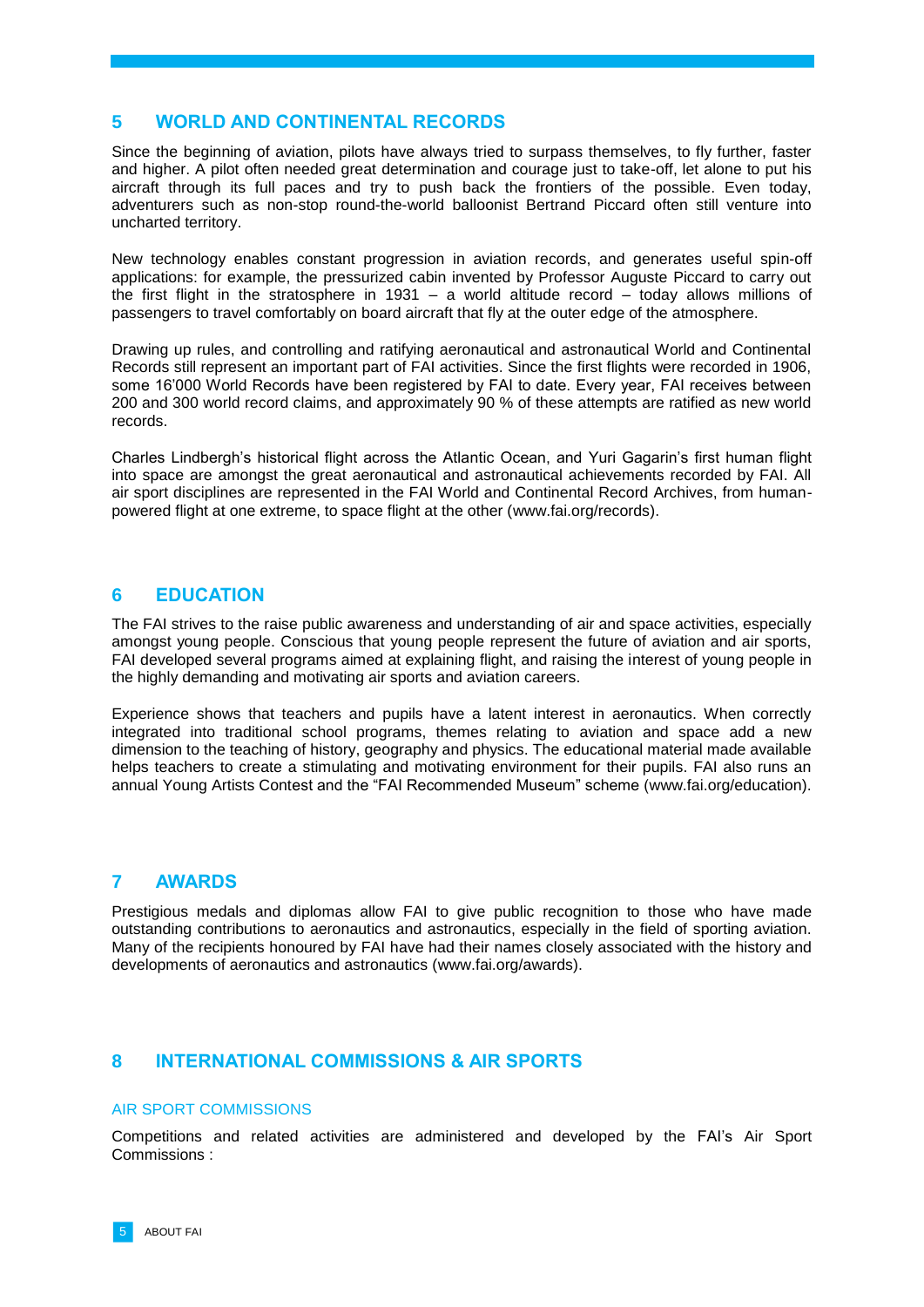- The FAI Air Sport General Commission (CASI) seeks to further the development of air sports and keeps current the General Section of the FAI Sporting Code. [www.fai.org/general-air-sport](http://www.fai.org/general-air-sport)
- FAI Aerobatics Commission (CIVA) : [www.fai.org/aerobatics](http://www.fai.org/aerobatics)
- FAI Aeromodelling Commission (CIAM) : [www.fai.org/aeromodelling](http://www.fai.org/aeromodelling)
- The FAI Amateur-Built & Experimental Commission (CIACA) : [www.fai.org/amateur-built](http://www.fai.org/amateur-built-and-experimental-aircraft)[and-experimental-aircraft](http://www.fai.org/amateur-built-and-experimental-aircraft)
- FAI Astronautic Records Commission (ICARE) : [www.fai.org/astronautic-records](http://www.fai.org/astronautic-records)
- FAI Ballooning Commission (CIA) : [www.fai.org/ballooning](http://www.fai.org/ballooning)
- FAI General Aviation Commission (GAC) : [www.fai.org/general-aviation](http://www.fai.org/general-aviation)
- FAI Gliding Commission (IGC) : [www.fai.org/gliding](http://www.fai.org/gliding)
- FAI Hang Gliding and Paragliding Commission (CIVL): [www.fai.org/hang-gliding-and](http://www.fai.org/hang-gliding-and-paragliding)[paragliding](http://www.fai.org/hang-gliding-and-paragliding)
- FAI Microlight and Paramotor Commission (CIMA) : [www.fai.org/microlight-and-paramotor](http://www.fai.org/microlight-and-paramotor)
- FAI Parachuting Commission (IPC) : [www.fai.org/parachuting](http://www.fai.org/parachuting)
- FAI Rotorcraft Commission (CIG) : [www.fai.org/rotorcraft](http://www.fai.org/rotorcraft)

#### TECHNICAL COMMISSIONS

- The FAI Medico-Physiological Commission (CIMP) studies all medical and physiological factors influencing human performance and behaviour in air sports. [\(www.fai.org/medical\)](http://www.fai.org/medical).
- The FAI Environmental Commission (EnvC) provides information on the environmental impact of aviation on nature, and establishes codes of conduct for practising air sports disciplines while respecting the natural environment [\(www.fai.org/environment\)](http://www.fai.org/environment).

# <span id="page-5-0"></span>**9 FAI EXPERT SYSTEM**

The FAI Expert System is consisting of the following Expert Groups [\(www.fai.org/structure/expert](http://www.fai.org/structure/expert-groups)[groups\)](http://www.fai.org/structure/expert-groups):

- Airspace
- Education
- **Facilities**
- IT
- Navigation
- New Technology
- **Regulation**
- Safety

Other Expert Groups are currently under consideration.

## <span id="page-5-1"></span>**10 SPONSORSHIP**

In May 2012 the FAI signed a long term sponsorship agreement with the prestigious Swiss watch company Breitling [\(www.breitling.com\)](http://www.breitling.com/).

Breitling, a renowned brand whose headquarters are in Grenchen, Switzerland, became the first ever Global Sponsor of the FAI and carries the status of the Official Watch of the Federation. Rights include a general presence in FAI world and continental championships as well as a series of dedicated sole and exclusive programmes designed exclusively for Breitling, such as the Breitling Milestones Trophy and the Breitling Youngsters Award [\(www.fai.org/awards/fai-breitling-awards\)](http://www.fai.org/awards/fai-breitling-awards).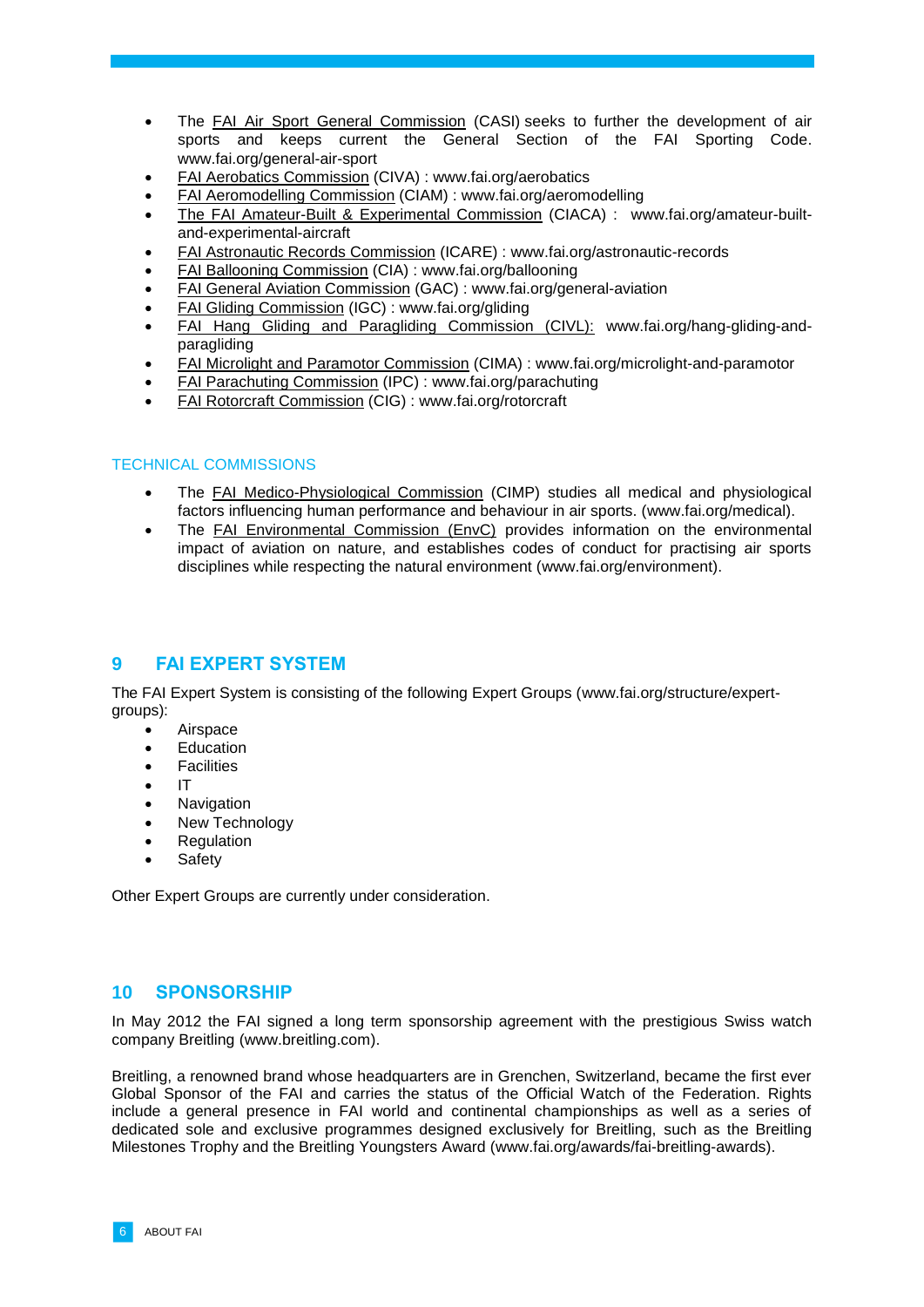#### <span id="page-6-0"></span>**11 PARTNERSHIP**

FAI and Red Bull Air Race World Championship [\(www.redbullairrace.com\)](http://www.redbullairrace.com/) signed an agreement including the provision of FAI medals especially designed for the Red Bull Air Race, the inclusion of all races in the FAI Events Calendar, and the official approval by the FAI of the race Rules & Regulations. Furthermore, the FAI provides a delegate who attends all events to supervise safety aspects.

## <span id="page-6-1"></span>**12 FAI IN THE WORLD COMMUNITY**

Represented at the International Civil Aviation Organisation (ICAO), FAI takes an active part in the decision-making process relating to flight safety, pilot training and licensing, and air space regulations.

The International Olympic Committee (IOC) recognised the FAI as an Olympic federation in 1985, and three disciplines – gliding, parachuting and hang gliding/paragliding – are potential Olympic sports.

The FAI is a member of SportAccord [\(www.sportaccord.com\)](file:///C:/Users/fca/Desktop/AppData/Local/Temp/www.sportaccord.com), of the Association of IOC Recognized International Sports Federations (ARISF), and of the International World Games Association (IWGA). Since 1997, sport parachuting has been part of the official program of the IWGA World Games [\(www.worldgames-iwga.org\)](http://www.worldgames-iwga.org/). Parachuting Canopy Piloting and Paragliding Accuracy featured in the programme of the 2013 World Games, while AeroMusicals (Aeromodelling) was present as a demonstration sport [\(www.fai.org/events/iwga\)](http://www.fai.org/events/iwga).

## <span id="page-6-2"></span>**13 FAI AND THE FUTURE**

Just like their predecessors who, at the beginning of 20<sup>th</sup> Century, envisioned the huge potential of aeronautics and founded the FAI, today's decision-makers are already planning how FAI will face future trends and challenges.

One of FAI's main priorities is to encourage new recruits to take up air sports, and to improve the visibility and attractiveness of these sports to the media, the general public and young people. Among FAI's long-term projects are the exploitation of FAI's aeronautical heritage and fund of expertise, the further development of the World Air Games concept, and the encouragement of new technologies.

# <span id="page-6-3"></span>**14 TO LEAR MORE ABOUT…**

… FAI activities: Please consult the various Internet links provided throughout this document, as well as those listed below:

- News : [www.fai.org](http://www.fai.org/)
- Statutes : [www.fai.org/fai-documents](http://www.fai.org/fai-documents)
- Sporting Codes : [www.fai.org/fai-documents](http://www.fai.org/fai-documents)
- National Member organisations : [www.fai.org/members](http://www.fai.org/members)
- Air Sports : [www.fai.org/about-fai/decision-making/1453-fai-commissions](http://www.fai.org/about-fai/decision-making/1453-fai-commissions)
- Competitions (Sporting Calendar & Results) : [www.fai.org/events/events-calendar-and](http://www.fai.org/events/events-calendar-and-results)[results](http://www.fai.org/events/events-calendar-and-results)
- FAI World Air Games : [www.worldairgames.aero](http://www.worldairgames.aero/)
- World and Continental Records : [www.fai.org/records](http://www.fai.org/records/)